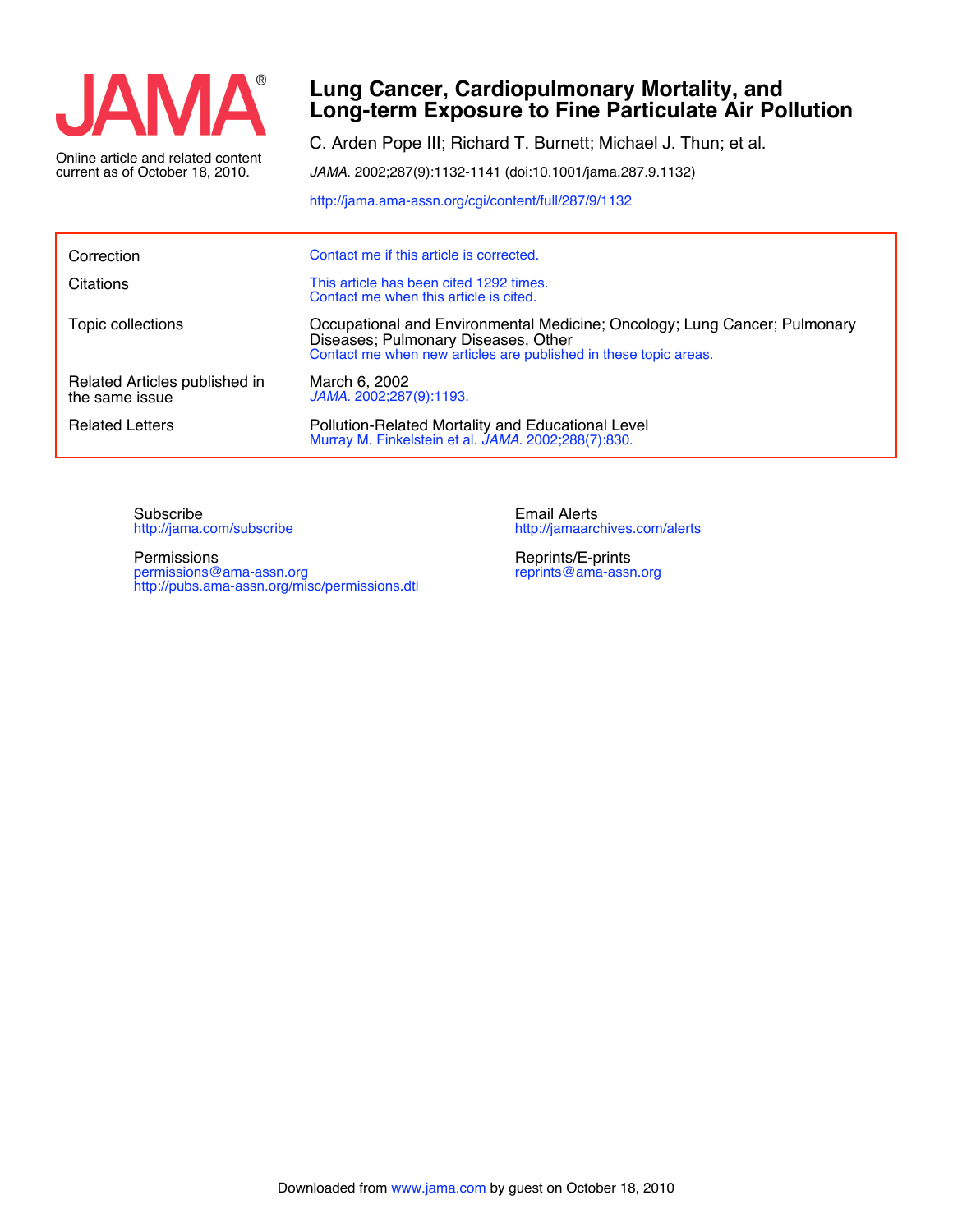# **Lung Cancer, Cardiopulmonary Mortality, and Long-term Exposure to Fine Particulate Air Pollution**

| C. Arden Pope III, PhD  |  |
|-------------------------|--|
| Richard T. Burnett, PhD |  |
| Michael J. Thun, MD     |  |
| Eugenia E. Calle, PhD   |  |
| Daniel Krewski, PhD     |  |
| Kazuhiko Ito, PhD       |  |
| George D. Thurston, ScD |  |

ASED ON SEVERAL SEVERE AIR<br>
pollution events,<sup>1-3</sup> a temporal<br>
correlation between extremely<br>
high concentrations of particu-<br>
late and sulfur oxide air pollution and ASED ON SEVERAL SEVERE AIR pollution events,<sup>1-3</sup> a temporal correlation between extremely high concentrations of particuacute increases in mortality was well established by the 1970s. Subsequently, epidemiological studies published between 1989 and 1996 reported health effects at unexpectedly low concentrations of particulate air pollution.4 The convergence of data from these studies, while controversial,<sup>5</sup> prompted serious reconsideration of standards and health guidelines<sup>6-10</sup> and led to a long-term research program designed to analyze health-related effects due to particulate pollution.11-13 In 1997, the Environmental Protection Agency adopted new ambient air quality standards that would impose regulatory limits on fine particles measuring less than 2.5 µm in diameter ( $PM<sub>2.5</sub>$ ). These new standards were challenged by industry groups, blocked by a federal appeals court, but ultimately upheld by the US Supreme Court.<sup>14</sup>

Although most of the recent epidemiological research has focused on efContext Associations have been found between day-to-day particulate air pollution and increased risk of various adverse health outcomes, including cardiopulmonary mortality. However, studies of health effects of long-term particulate air pollution have been less conclusive.

**Objective** To assess the relationship between long-term exposure to fine particulate air pollution and all-cause, lung cancer, and cardiopulmonary mortality.

Design, Setting, and Participants Vital status and cause of death data were collected by the American Cancer Society as part of the Cancer Prevention II study, an ongoing prospective mortality study, which enrolled approximately 1.2 million adults in 1982. Participants completed a questionnaire detailing individual risk factor data (age, sex, race, weight, height, smoking history, education, marital status, diet, alcohol consumption, and occupational exposures). The risk factor data for approximately 500000 adults were linked with air pollution data for metropolitan areas throughout the United States and combined with vital status and cause of death data through December 31, 1998.

**Main Outcome Measure** All-cause, lung cancer, and cardiopulmonary mortality.

**Results** Fine particulate and sulfur oxide–related pollution were associated with allcause, lung cancer, and cardiopulmonary mortality. Each 10- $\mu$ g/m<sup>3</sup> elevation in fine particulate air pollution was associated with approximately a 4%, 6%, and 8% increased risk of all-cause, cardiopulmonary, and lung cancer mortality, respectively. Measures of coarse particle fraction and total suspended particles were not consistently associated with mortality.

**Conclusion** Long-term exposure to combustion-related fine particulate air pollution is an important environmental risk factor for cardiopulmonary and lung cancer mortality.

*JAMA. 2002;287:1132-1141* www.jama.com

fects of short-term exposures, several studies suggest that long-term exposure may be more important in terms of overall public health.<sup>4</sup> The new standards for long-term exposure to  $PM_{2.5}$ were originally based primarily on 2 prospective cohort studies,<sup>15,16</sup> which evaluated the effects of long-term pollution exposure on mortality. Both of these studies have been subjected to much scrutiny, $5$  including an extensive independent audit and reanalysis of the original data.<sup>17</sup> The larger of these

2 studies linked individual risk factor and vital status data with national ambient air pollution data.<sup>16</sup> Our analysis uses data from the larger study and

**Author Affiliations:** Brigham Young University, Provo, Utah (Dr Pope); Health Canada, Ottawa, Ontario (Dr Burnett); University of Ottawa, Ottawa, Ontario (Drs Burnett and Krewski); American Cancer Society, Atlanta, Ga (Drs Thun and Calle); and New York University School of Medicine, Tuxedo, NY (Drs Ito and Thurston).

**Corresponding Author and Reprints:** C. Arden Pope III, PhD, Department of Economics, Brigham Young University, 142 FOB, Provo, UT 84602 (e-mail: cap3 @email.byu.edu).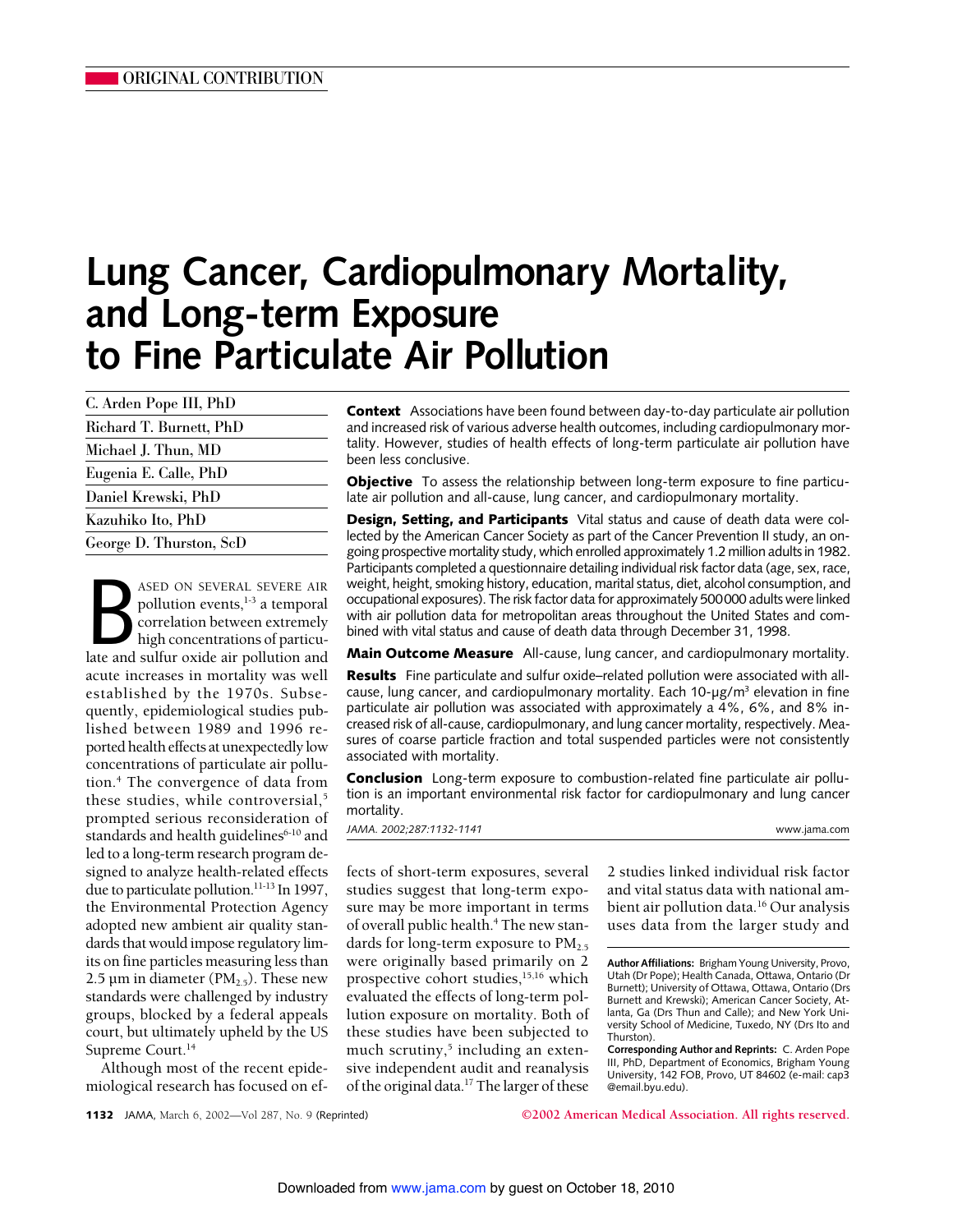(1) doubles the follow-up time to more than 16 years and triples the number of deaths; (2) substantially expands exposure data, including gaseous copollutant data and new  $PM<sub>2.5</sub>$  data, which have been collected since the promulgation of the new air quality standards; (3) improves control of occupational exposures; (4) incorporates dietary variables that account for total fat consumption, and consumption of vegetables, citrus, and high-fiber grains; and (5) uses recent advances in statistical modeling, including the incorporation of random effects and nonparametric spatial smoothing components in the Cox proportional hazards model.

### **METHODS** Study Population

The analysis is based on data collected by the American Cancer Society (ACS) as part of the Cancer Prevention Study II (CPS-II), an ongoing prospective mortality study of approximately 1.2 million adults.18,19 Individual participants were enrolled by ACS volunteers in the fall of 1982. Participants resided in all 50 states, the District of Columbia, and Puerto Rico, and were generally friends, neighbors, or acquaintances of ACS volunteers. Enrollment was restricted to persons who were aged 30 years or older and who were members of households with at least 1 individual aged 45 years or older. Participants completed a confidential questionnaire, which included questions about age, sex, weight, height, smoking history, alcohol use, occupational exposures, diet, education, marital status, and other characteristics.

Vital status of study participants was ascertained by ACS volunteers in September of the following years: 1984, 1986, and 1988. Reported deaths were verified with death certificates. Subsequently, through December 31, 1998, vital status was ascertained through automated linkage of the CPS-II study population with the National Death Index.19 Ascertainment of deaths was more than 98% complete for the period of 1982-1988 and 93% complete after 1988.19 Death certificates or codes for cause of death were obtained for more than 98% of all known deaths. Cause of death was coded according to the *International Classification of Diseases, Ninth Revision (ICD-9)*. Although the CPS-II cohort included approximately 1.2 million participants with adequate questionnaire and causeof-death data, our analysis was restricted to those participants who resided in US metropolitan areas with available pollution data. The actual size of the analytic cohort varied depending on the number of metropolitan areas for which pollution data were available. **TABLE 1** provides the number of metropolitan areas and participants available for each source of pollution data.

#### Air Pollution Exposure Estimates

Each participant was assigned a metropolitan area of residence based on address at time of enrollment and 3-digit ZIP code area.<sup>20</sup> Mean (SD) concentrations of air pollution for the metropolitan areas were compiled from various primary data sources (Table 1). Many of the particulate pollution indices, including  $PM<sub>2.5</sub>$ , were available from data from the Inhalable Particle Monitoring Network for 1979-1983 and data from the National Aerometric Database for 1980-1981, periods just prior to or at the beginning of the follow-up period. An additional data source was the Environmental Protection Agency Aerometric Information Retrieval System (AIRS). The mean concentration of each pollutant from all available monitoring sites was calculated for each metropolitan area during the 1 to 2 years prior to enrollment.<sup>17</sup>

Additional information on ambient pollution during the follow-up period was extracted from the AIRS database as quarterly mean values for each routinely monitored pollutant for 1982 through 1998. All quarterly averages met summary criteria imposed by the Environmental Protection Agency and were based on observations made on at least 50% of the scheduled sampling days at each site. The quarterly mean values for all stations in each metropolitan area were calculated across the study years using daily average values for each pollutant except ozone. For ozone, daily 1-hour maximums were used and were calculated for the full year and for the third quarter only (ie, July, August, September). While gaseous pollutants generally had recorded data throughout the entire follow-up period of interest, the particulate matter monitoring protocol changed in the late 1980s from total suspended particles to particles measuring less than 10 µm in diameter ( $PM_{10}$ ), resulting in the majority of total suspended particle data being available in the early to mid-1980s and  $PM_{10}$  data being mostly available in the early to mid-1990s.

As a consequence of the new  $PM_{2.5}$ standard, a large number of sites began collecting PM2.5 data in 1999. Daily PM2.5 data were extracted from the AIRS database for 1999 and the first 3 quarters of 2000. For each site, quarterly averages for each of the 2 years were computed. The 4 quarters were averaged when at least 1 of the 2 corresponding quarters for each year had at least 50% of the sixth-day samples and at least 45 total sampling days available. Measurements were averaged first by site and then by metropolitan area. Although no network of PM2.5 monitoring existed in the United States between the early 1980s and the late 1990s, the integrated average of  $PM<sub>2.5</sub>$  concentrations during the period was estimated by averaging the  $PM_{2.5}$  concentration for early and later periods.

Mean sulfate concentrations for 1980- 1981 were available for many cities based on data from the Inhalable Particle Monitoring Network and the National Aerometric Database. Recognizing that sulfate was artifactually overestimated due to glass fiber filters used at that time, season and regionspecific adjustments were made.<sup>17</sup> Since few states analyzed particulate samples for sulfates after the early 1980s, individual states were directly contacted for data regarding filter use. Ion chromatography was used to analyze  $PM_{10}$  filters and this data could be obtained from metropolitan areas across the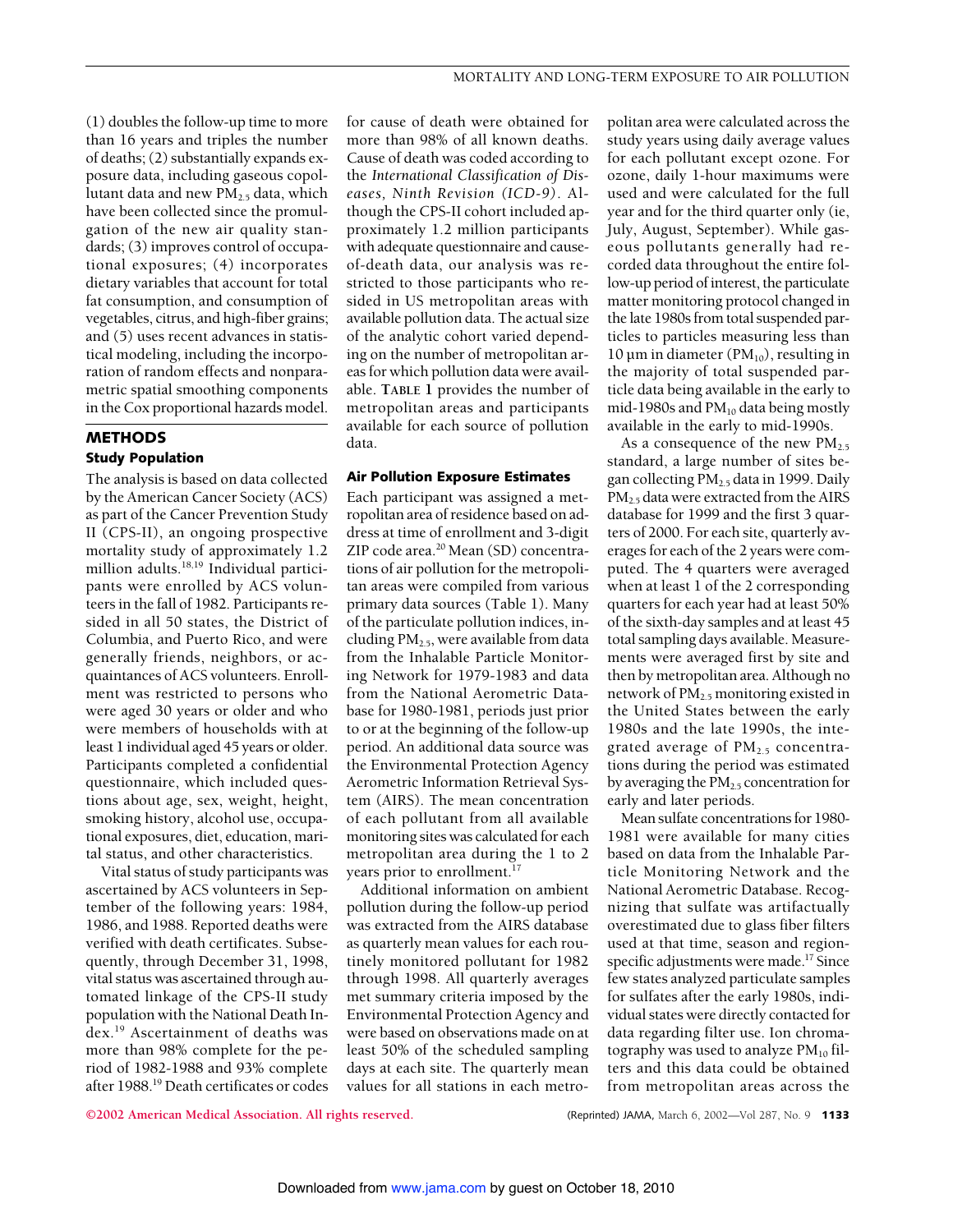United States. Filters were collected for a single reference year (1990) in the middle of the 1982-1998 study period. The use of quartz filters virtually eliminated the historical overestimation of sulfate. Mean sulfate concentrations for 1990 were estimated using sulfate from AIRS, data reported directly from individual states, and analysis of archived filters.

#### Statistical Analysis

The basic statistical approach usedin this analysis is an extension of the standard Cox proportional hazards survival model,<sup>21</sup> which has been used for risk estimates of pollution-related mortality in previous longitudinal cohort studies.15,16 The standard Cox model implicitly assumes that observations are statistically independent after controlling for available risk factors, resulting in 2 concerns with regard to risk estimates of pollution-related mortality.22 First, if the assumption of statistical independence is not valid, the uncertainty in the risk estimates of pollutionrelated mortality may be misstated. Second, even after controlling for available risk factors, survival times of par-

ticipants living in communities closer together may be more similar than participants living in communities farther apart, which results in spatial autocorrelation. If this spatial autocorrelation is due to missing or systematically mismeasured risk factors that are spatially correlated with air pollution, then the risk estimates of pollution-related mortality may be biased due to inadequate control of these factors. Therefore, in this analysis, the Cox proportional hazards model was extended by incorporating a spatial random-effects component, which provided accurate es-

| Pollutant<br>(Years of Data<br>Collection) | <b>Units</b>           | Source of Data                                   | Data<br>Compilation<br>Team† | No. of<br>Metropolitan<br>Areas | No. of<br>Participants,<br>in Thousands | Mean (SD)   |
|--------------------------------------------|------------------------|--------------------------------------------------|------------------------------|---------------------------------|-----------------------------------------|-------------|
| PM <sub>2.5</sub>                          | $\mu g/m^3$            |                                                  |                              |                                 |                                         |             |
| 1979-1983                                  |                        | <b>IPMN</b>                                      | <b>HEI</b>                   | 61                              | 359                                     | 21.1(4.6)   |
| 1999-2000                                  |                        | <b>AIRS</b>                                      | <b>NYU</b>                   | 116                             | 500                                     | 14.0 (3.0)  |
| Average                                    |                        |                                                  |                              | 51                              | 319                                     | 17.7(3.7)   |
| $PM_{10}$                                  | $\mu q/m^3$            |                                                  |                              |                                 |                                         |             |
| 1982-1998                                  |                        | <b>AIRS</b>                                      | <b>NYU</b>                   | 102                             | 415                                     | 28.8(5.9)   |
| $PM_{15}$                                  | $\mu$ g/m <sup>3</sup> |                                                  |                              |                                 |                                         |             |
| 1979-1983                                  |                        | <b>IPMN</b>                                      | <b>HEI</b>                   | 63                              | 359                                     | 40.3(7.7)   |
| $PM_{15-2.5}$                              | $\mu$ g/m <sup>3</sup> |                                                  |                              |                                 |                                         |             |
| 1979-1983                                  |                        | <b>IPMN</b>                                      | <b>HEI</b>                   | 63                              | 359                                     | 19.2(6.1)   |
| Total suspended particles                  | $\mu$ g/m <sup>3</sup> |                                                  |                              |                                 |                                         |             |
| 1980-1981                                  |                        | <b>NAD</b>                                       | <b>HEI</b>                   | 156                             | 590                                     | 68.0 (16.7) |
| 1979-1983                                  |                        | <b>IPMN</b>                                      | <b>HEI</b>                   | 58                              | 351                                     | 73.7 (14.3) |
| 1982-1998                                  |                        | <b>AIRS</b>                                      | <b>NYU</b>                   | 150                             | 573                                     | 56.7(13.1)  |
| Sulfate                                    | $\mu$ g/m <sup>3</sup> |                                                  |                              |                                 |                                         |             |
| 1980-1981                                  |                        | IPMN and NAD,<br>artifact adjusted               | HEI                          | 149                             | 572                                     | 6.5(2.8)    |
| 1990                                       |                        | Compilation and analysis<br>of $PM_{10}$ filters | <b>NYU</b>                   | 53                              | 269                                     | 6.2(2.0)    |
| Sulfur dioxide                             | ppb                    | <b>AIRS</b>                                      |                              |                                 |                                         |             |
| 1980                                       |                        |                                                  | <b>HEI</b>                   | 118                             | 520                                     | 9.7(4.9)    |
| 1982-1998                                  |                        |                                                  | <b>NYU</b>                   | 126                             | 539                                     | 6.7(3.0)    |
| Nitrogen dioxide                           | ppb                    | <b>AIRS</b>                                      |                              |                                 |                                         |             |
| 1980                                       |                        |                                                  | HEI                          | 78                              | 409                                     | 27.9(9.2)   |
| 1982-1998                                  |                        |                                                  | <b>NYU</b>                   | 101                             | 493                                     | 21.4(7.1)   |
| Carbon monoxide                            | ppm                    | <b>AIRS</b>                                      |                              |                                 |                                         |             |
| 1980                                       |                        |                                                  | <b>HEI</b>                   | 113                             | 519                                     | 1.7(0.7)    |
| 1982-1998                                  |                        |                                                  | <b>NYU</b>                   | 122                             | 536                                     | 1.1(0.4)    |
| Ozone                                      | ppb                    | <b>AIRS</b>                                      |                              |                                 |                                         |             |
| 1980                                       |                        |                                                  | <b>HEI</b>                   | 134                             | 569                                     | 47.9 (11.0) |
| 1982-1998                                  |                        |                                                  | <b>NYU</b>                   | 119                             | 525                                     | 45.5 (7.3)  |
| 1982-1998‡                                 |                        |                                                  | <b>NYU</b>                   | 134                             | 557                                     | 59.7 (12.8) |
|                                            |                        |                                                  |                              |                                 |                                         |             |

\*PM<sub>2.5</sub> indicates particles measuring less than 2.5 µm in diameter; PM<sub>10</sub>, particles measuring less than 10 µm in diameter; PM<sub>15</sub>, particles measuring less than 15 µm in diameter; PM<sub>15-2.5</sub>, particles measuring between 2.5 and 15 µm in diameter; µg/m<sup>3</sup>, micrograms per cubic meter; ppb, parts per billion; ppm, parts per million; IPMN, Inhalable Particle<br>Monitoring Network; AIRS, Aerometric Informat

School of Medicine, Nelson Institute of Environmental Medicine (K.I. and G.D.T.). ‡Daily 1-hour maximums were used. Values were calculated only for the third quarter (ie, July, August, September).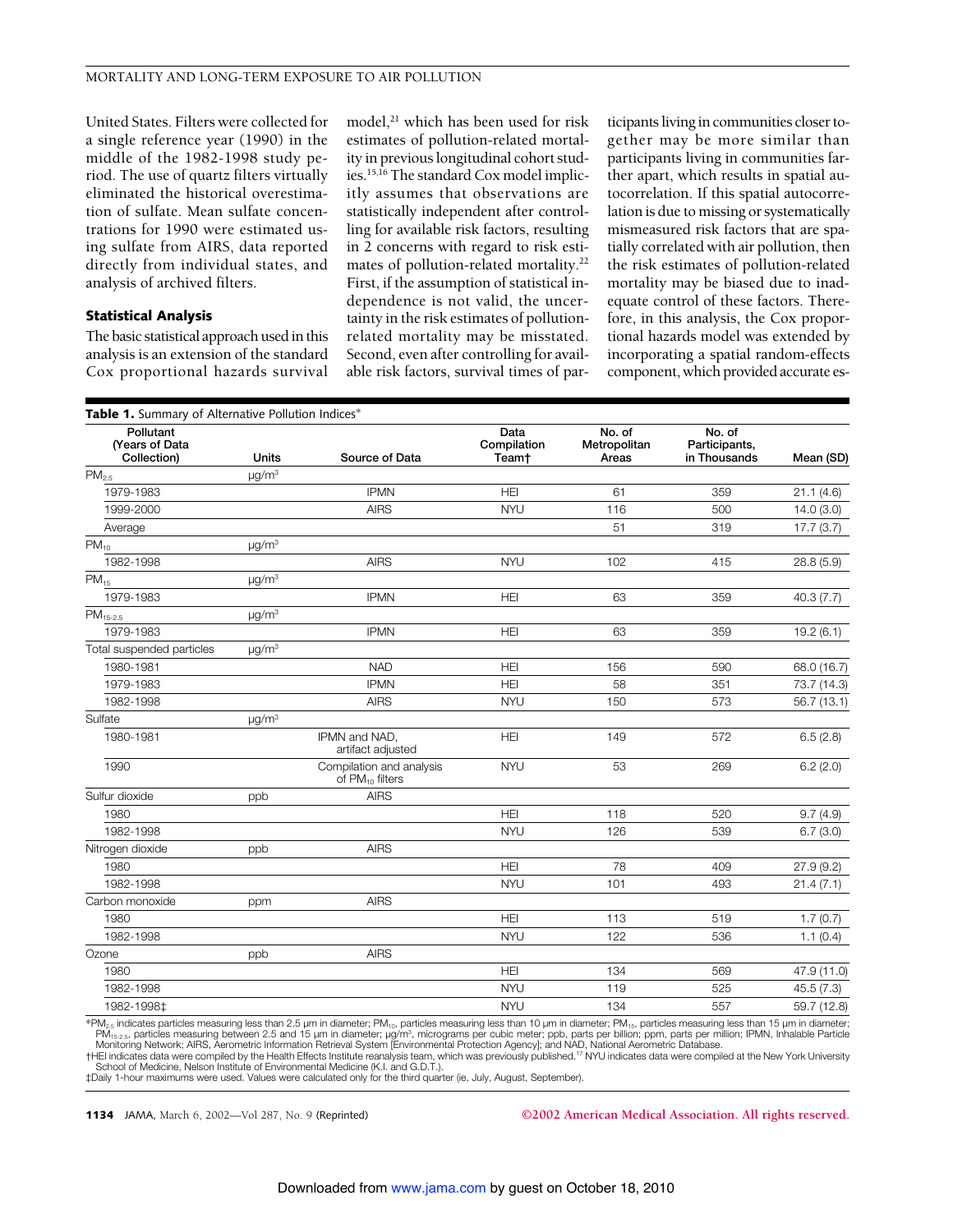timates of the uncertainty of effect estimates. The model also evaluated spatial autocorrelation and incorporated a nonparametric spatial smooth component (to account for unexplained spatial structure). A more detailed description of this modeling approach is provided elsewhere.<sup>22</sup>

The baseline analysis in this study estimated adjusted relative risk (RR) ratios for mortality by using a Cox proportional hazards model with inclusion of a metropolitan-based randomeffects component. Model fitting involved a 2-stage process. In the first stage, survival data were modeled using the standard Cox proportional hazards model, including individual level covariates and indicator variables for each metropolitan area (without pollution variables). Output from stage 1 provided estimates of the metropolitanspecific logarithm of the RRs of mortality (relative to an arbitrary reference community), which were adjusted for individual risk factors. The correlation between these values, which was induced by using the same reference community, was then removed. $^{23}$  In the second stage, the estimates of adjusted metropolitan-specific health responses were related to fine particulate air pollution using a linear randomeffects regression model.<sup>24</sup> The time variable used in the models was survival time from the date of enrollment. Survival times of participants who did not die were censored at the end of the study period. To control for age, sex, and race, all of the models were stratified by 1-year age categories, sex, and race (white vs other), which allowed each category to have its own baseline hazard. Models were estimated for allcause mortality and for 3 separate mortality categories: cardiopulmonary (*ICD-9* 401-440 and 460-519), lung cancer (*ICD-9* 162), and all others.

Models were estimated separately for each of the 3 fine particle variables, PM<sub>2.5</sub> (1979-1983), PM<sub>2.5</sub> (1999-2000), and  $PM<sub>2.5</sub>$  (average). Individual level covariates were included in the models to adjust for various important individual risk factors. All of these

variables were classified as either indicator (ie, yes/no, binary, dummy) variables or continuous variables. Variables used to control for tobacco smoke, for example, included both indicator and continuous variables. The smoking indicator variables included: current cigarette smoker, former cigarette smoker, and a pipe or cigar smoker only (all vs never smoking) along with indicator variables for starting smoking before or after age 18 years. The continuous smoking variables included: current smoker's years of smoking, current smoker's years of smoking squared, current smoker's cigarettes per day, current smoker's cigarettes per day squared, former smoker's years of smoking, former smoker's years of smoking squared, former smoker's cigarettes per day, former smoker's cigarettes per day squared, and the number of hours per day exposed to passive cigarette smoke.

To control for education, 2 indicator variables, which indicated completion of high school or education beyond high school, were included. Marital status variables included indicator variables for single and other vs married. Both body mass index (BMI) values and BMI values squared were included as continuous variables. Indicator variables for beer, liquor, and wine drinkers and nonresponders vs nondrinkers were included to adjust for alcohol consumption. Occupational exposure was controlled for using various indicator variables: regular occupational exposure to asbestos, chemicals/ acids/solvents, coal or stone dusts, coal tar/pitch/asphalt, diesel engine exhaust, or formaldehyde, and additional indicator variables that indicated 9 different rankings of an occupational dirtiness index that has been developed and described elsewhere.<sup>17,25</sup> Two diet indices that accounted for fat consumption and consumption of vegetables, citrus, and high-fiber grains were derived based on information given in the enrollment questionnaire.18 Quintile indicator variables for each of these diet indices were also included in the models.18

In addition to the baseline analysis, several additional sets of analysis were conducted. First, to more fully evaluate the shape of the concentrationresponse function, a robust locally weighted regression smoother<sup>26</sup> (within the generalized additive model framework27) was used to estimate the relationship between particulate air pollution and mortality in the second stage of model fitting. Second, the sensitivity of the fine particle mortality risk estimates compared with alternative modeling approaches and assumptions was evaluated. Standard Cox proportional hazards models were fit to the data including particulate air pollution as a predictor of mortality and sequentially adding (in a controlled forward stepwise process) groups of variables to control for smoking, education, marital status, BMI, alcohol consumption, occupational exposures, and diet.

In addition, to evaluate the sensitivity of the estimated pollution effect while more aggressively controlling for spatial differences in mortality, a 2-dimensional term to account for spatial trends was added to the models and was estimated using a locally weighted regression smoother. The "span" parameter, which controls the complexity of the surface smooth, was set at 3 different settings to allow for increasingly aggressive fitting of the spatial structure. These included a default span of 50%, the span that resulted in the lowest unexplained variance in mortality rate between metropolitan areas, and the span that resulted in the strongest evidence (highest *P* value) to suggest no residual spatial structure. The risk estimates and SEs (and thus the confidence intervals) were estimated using generalized additive modeling<sup>27</sup> with S-Plus statistical software,<sup>28</sup> which provides unbiased effect estimates, but may underestimate SEs if there is significant spatial autocorrelation and significant correlations between air pollution and the smoothed surface of mortality. Therefore, evidence of spatial autocorrelation was carefully evaluated and tested using the Bartlett test.<sup>29</sup> The correlations of residual mortality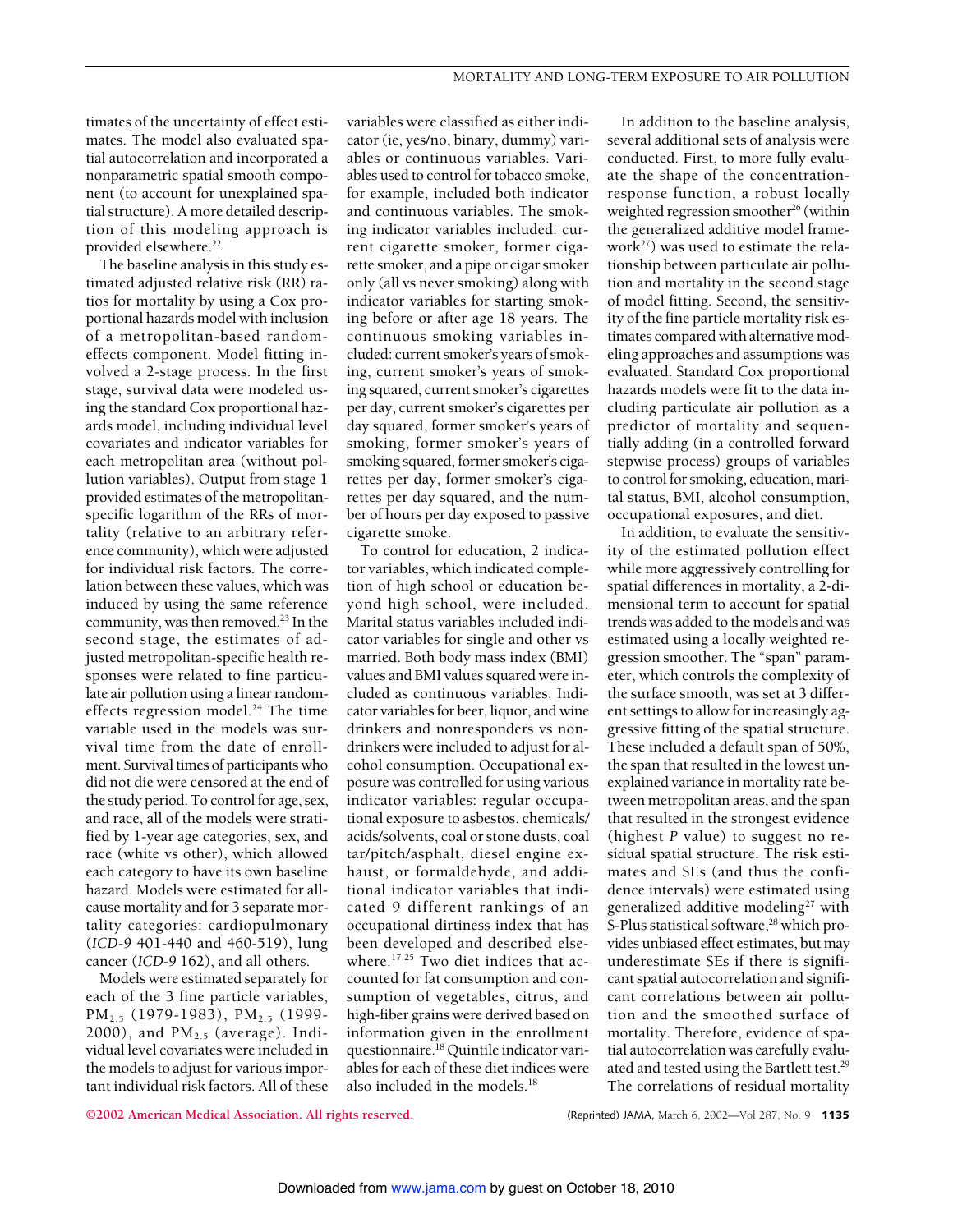with distance between metropolitan areas were graphically examined.

Analyses were also conducted of effect modification by age, sex, smoking status, occupational exposure, and education. Finally, models were fit using a variety of alternative pollution indices, including gaseous pollutants. Specifically, models were estimated separately for each of the pollution variables listed in Table 1, while also including all of the other risk factor variables.

#### RESULTS

Fine particulate air pollution generally declined in the United States during the follow-up period of this study. **FIGURE 1** plots mean  $PM_{2.5}$  concentrations for 1999-2000 over mean  $PM_{2.5}$ concentrations for 1979-1983 for the



Mean PM2.5 concentrations in micrograms per meters cubed for 1999-2000 are plotted along with concentrations for 1979-1983 for the 51 metropolitan areas with paired pollution data. The dotted line is a reference 45°-equality line.

51 cities in which paired data were available. The concentrations of  $PM<sub>2.5</sub>$ were lower in 1999-2000 than in 1979- 1983 for most cities, with the largest reduction observed in the cities with the highest concentrations of pollution during 1979-1983. Mean  $PM<sub>2.5</sub>$  levels in the 2 periods were highly correlated (*r*=0.78). The rank ordering of cities by relative pollution levels remained nearly the same. Therefore, the relative levels of fine particle concentrations were similar whether based on measurements at the beginning of the study period, shortly following the study period, or an average of the 2.

As reported in **TABLE 2**, all 3 indices of fine particulate air pollution were associated with all-cause, cardiopulmonary, and lung cancer mortality, but not mortality from all other causes combined. **FIGURE 2** presents the nonparametric smoothed exposure response relationships between cause-specific mortality and  $PM_{2.5}$  (average). The log RRs for all-cause, cardiopulmonary, and lung cancer mortality increased across the gradient of fine particulate matter. Goodness-of-fit tests indicated that the associations were not significantly different from linear associations (*P*>.20).

The fine particle mortality RR ratios from various alternative modeling approaches and assumptions are presented in **FIGURE 3**. After controlling for smoking, education, and marital status, the controlled forward stepwise inclusion of additional covariates had little influence on the estimated associations with fine particulate air pollution on cardiopulmonary and lung cancer mortality. As expected, cigarette smoking was highly significantly associated with el-

**Table 2.** Adjusted Mortality Relative Risk (RR) Associated With a 10- $\mu$ g/m<sup>3</sup> Change in Fine Particles Measuring Less Than 2.5 µm in Diameter Adjusted RR (95% CI)\*

| <b>Cause of Mortality</b> | 1979-1983           | 1999-2000                                                                                                        | Average             |  |  |  |
|---------------------------|---------------------|------------------------------------------------------------------------------------------------------------------|---------------------|--|--|--|
| All-cause                 | 1.04 (1.01-1.08)    | 1.06 (1.02-1.10)                                                                                                 | $1.06(1.02 - 1.11)$ |  |  |  |
| Cardiopulmonary           | 1.06 (1.02-1.10)    | $1.08(1.02 - 1.14)$                                                                                              | $1.09(1.03 - 1.16)$ |  |  |  |
| Lung cancer               | 1.08 (1.01-1.16)    | 1.13 (1.04-1.22)                                                                                                 | 1.14 (1.04-1.23)    |  |  |  |
| All other cause           | $1.01(0.97 - 1.05)$ | 1.01 (0.97-1.06)                                                                                                 | 1.01 (0.95-1.06)    |  |  |  |
|                           |                     | *Estimated and adjusted based on the baseline random-effects Cox proportional hazards model, controlling for age |                     |  |  |  |

Estimated and adjusted based on the baseline random-effects Cox proportional hazards model, controlling for age,<br>sex, race, smoking, education, marital status, body mass, alcohol consumption, occupational exposure, and die CI indicates confidence interval.

1136 JAMA, March 6, 2002—Vol 287, No. 9 (Reprinted) **©2002 American Medical Association. All rights reserved.**

evated risk of all-cause, cardiopulmonary, and lung cancer mortality  $(P<.001)$ . Estimated RRs for an average current smoker (men and women combined, 22 cigarettes/day for 33.5 years, with initiation before age 18 years) were equal to 2.58, 2.89, and 14.80 for all-cause, cardiopulmonary, and lung cancer mortality, respectively. Statistically significant, but substantially smaller and less robust associations, were also observed for education, marital status, BMI, alcohol consumption, occupational exposure, and diet variables. Although many of these covariates were also statistically associated with mortality, the risk estimates of pollutionrelated mortality were not highly sensitive to the inclusion of these additional covariates.

Figure 3 also demonstrates that the introduction of the random-effects component to the model resulted in larger SEs of the estimates and, therefore, somewhat wider 95% confidence intervals. There was no evidence of statistically significant spatial autocorrelation in the survival data based on the Bartlett test (*P*>.20) after controlling for fine particulate air pollution and the various individual risk factors. Furthermore, graphical examination of the correlations of the residual mortality with distance between metropolitan areas did not reveal significant spatial autocorrelation (results not shown). Nevertheless, the incorporation of spatial smoothing was included to further investigate the robustness of the estimated particulate pollution effect. Effect estimates were not highly sensitive to the incorporation of spatial smoothing to account for regional clustering or other spatial patterns in the data.

**FIGURE 4** presents fine particle air pollution–related mortality RR ratios after stratifying by age, sex, education, and smoking status, and adjusting for all other risk factors. The differences across age and sex strata were not generally consistent or statistically significant. However, a consistent pattern emerged from this stratified analysis: the association with particulate pollution was stronger for both cardiopulmo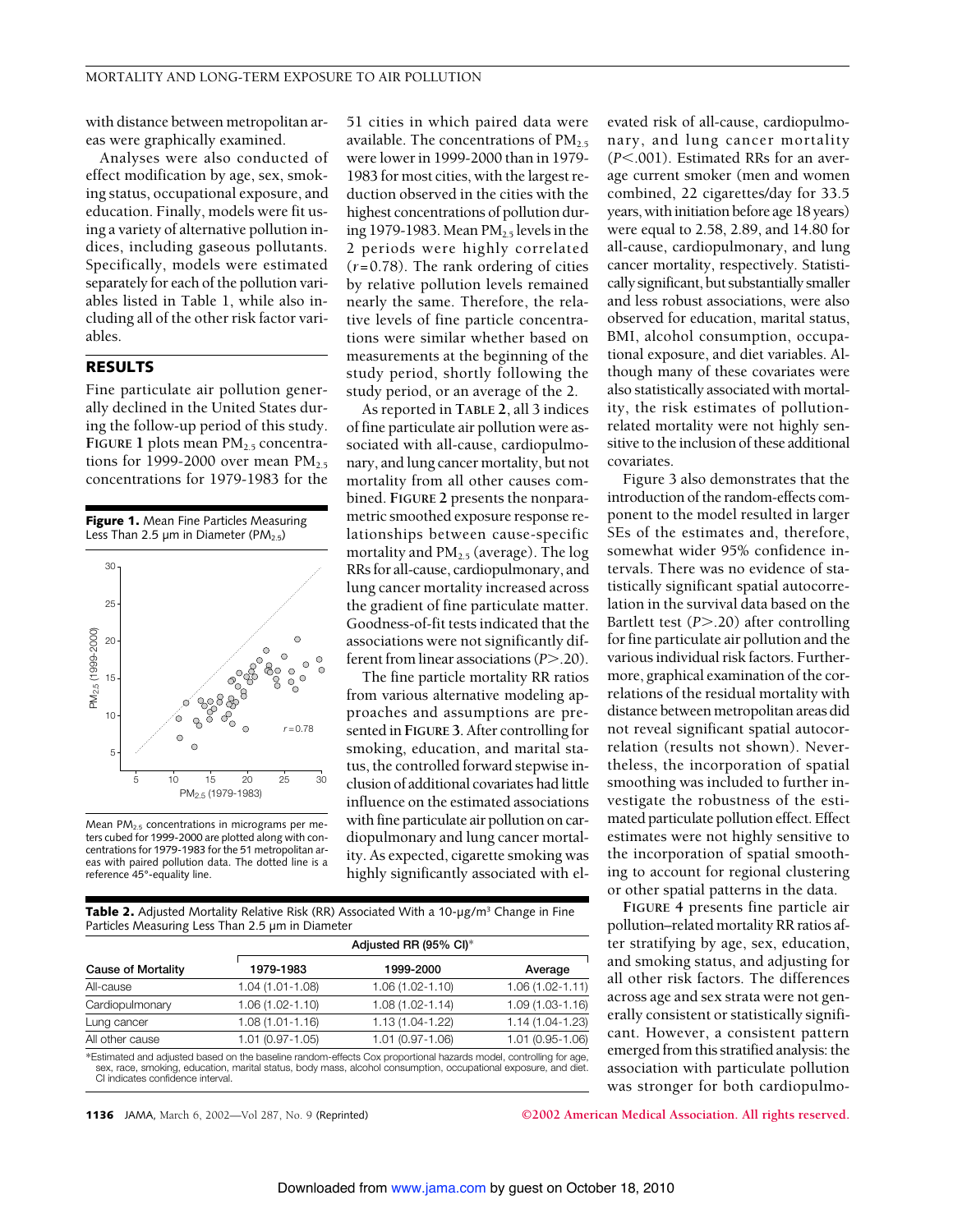nary and lung cancer mortality for participants with less education. Also, for both cardiopulmonary and lung cancer mortality, the RR estimates were higher for nonsmokers.

**FIGURE 5** summarizes the associations between mortality risk and air pollutant concentrations listed in Table 1. Statistically significant and relatively consistent mortality associations existed for all measures of fine particulate exposure, including  $PM<sub>2.5</sub>$  and sulfate particles. Weaker less consistent mortality associations were observed with  $PM_{10}$  and  $PM_{15}$ . Measures of the coarse particle fraction  $(PM_{15-2.5})$  and total suspended particles were not consistently associated with mortality. Of the gaseous pollutants, only sulfur dioxide was associated with elevated mortality risk. Interestingly, measures of  $PM<sub>2.5</sub>$  were associated with all-cause cardiopulmonary, and lung cancer mortality, but not with all other mortality. However, sulfur oxide pollution (as measured by sulfate particles and/or sulfur dioxide) was significantly associated with mortality from all other causes in addition to all-cause, cardiopulmonary, and lung cancer mortality.

#### COMMENT

This study demonstrated associations between ambient fine particulate air pollution and elevated risks of both cardiopulmonary and lung cancer mortality. Each  $10$ - $\mu$ g/m<sup>3</sup> elevation in long-term average  $PM<sub>2.5</sub>$  ambient concentrations was associated with approximately a 4%, 6%, and 8% increased risk of all-cause, cardiopulmonary, and lung cancer mortality, respectively, although the magnitude of the effect somewhat depended on the time frame of pollution monitoring. In addition, this analysis addresses many of the important questions concerning the earlier, more limited analysis of the large CPS-II cohort, including the following issues.

First, does the apparent association between pollution and mortality persist with longer follow-up and as the cohort ages and dies? The present analysis more than doubled the follow-up time to more than 16 years, resulting in approximately triple the number of deaths, yet the associations between pollution and mortality persisted.

Second, can the association between fine particulate air pollution and increased cardiopulmonary and lung cancer mortality be due to inadequate control of important individual risk factors? After aggressively controlling for smoking, the estimated fine particulate pollution effect on mortality was remarkably robust. When the analysis was stratified by smoking status, the estimated pollution effect on both cardiopulmonary and lung cancer mortality was strongest for never smokers vs former or current smokers. This analysis also controlled for education, marital status, BMI, and alcohol consumption. This analysis used improved variables to control for occupational exposures and incorporated diet variables that accounted for total fat consumption, as well as for consumption of vegetables, citrus, and high-fiber grains. The mortality associations with fine particulate air pollution were largely unaffected by the inclusion of these individual risk factors in the models. The data on smoking and other individual risk factors, however, were obtained directly by questionnaire at time of enrollment and do not reflect changes that may have occurred following enrollment. The lack of risk factor follow-up data results in some misclassification of exposure, reduces the precision of control for risk factors, and constrains our ability to differentiate time dependency.

Third, are the associations between fine particulate air pollution and mortality due to regional or other spatial differences that are not adequately controlled for in the analysis? If there are unmeasured or inadequately modeled risk factors that are different across locations, then spatial clustering will occur. If this clustering is independent or random across metropolitan areas, then the spatial clustering can be modeled by adding a random-effects component to the Cox proportional hazards model as was done in our analysis. The clustering may not be independent or random across metropolitan areas due to inadequately measured or modeled



Vertical lines along x-axes indicate rug or frequency plot of mean fine particulate pollution;  $PM_{2.5}$ , mean fine particles measuring less than 2.5 µm in diameter; RR, relative risk; and CI, confidence interval.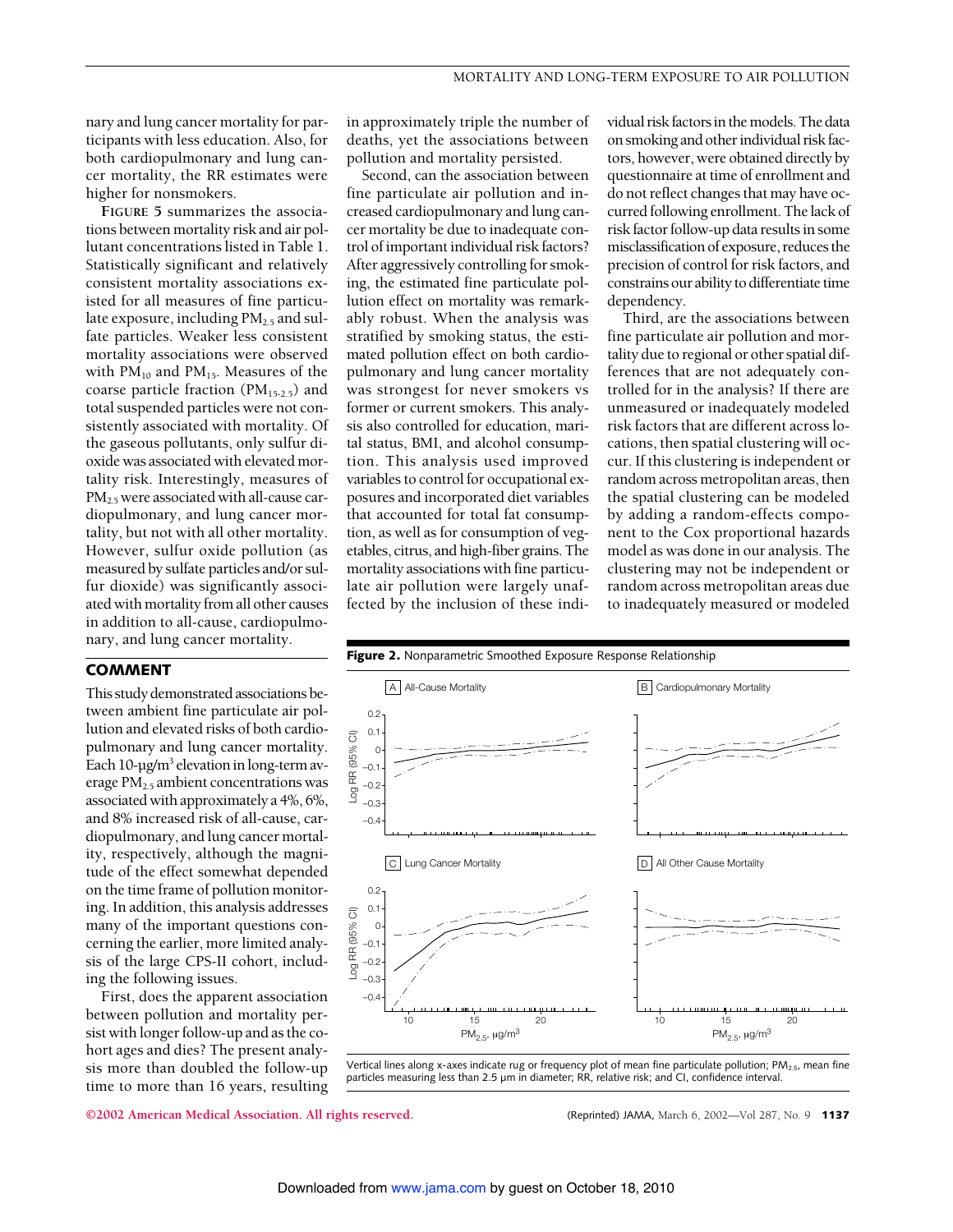



Data presented are for 1979-1983 for the different causes of death, with various levels of controlling for individual risk factors, and using alternative modeling ap-<br>proaches. The 3 models with spatial smoothing allow for smoking included stratification by age, sex, and race);  $PM_{2.5}$ , mean fine particles measuring less than 2.5 µm in diameter; and CI, confidence interval.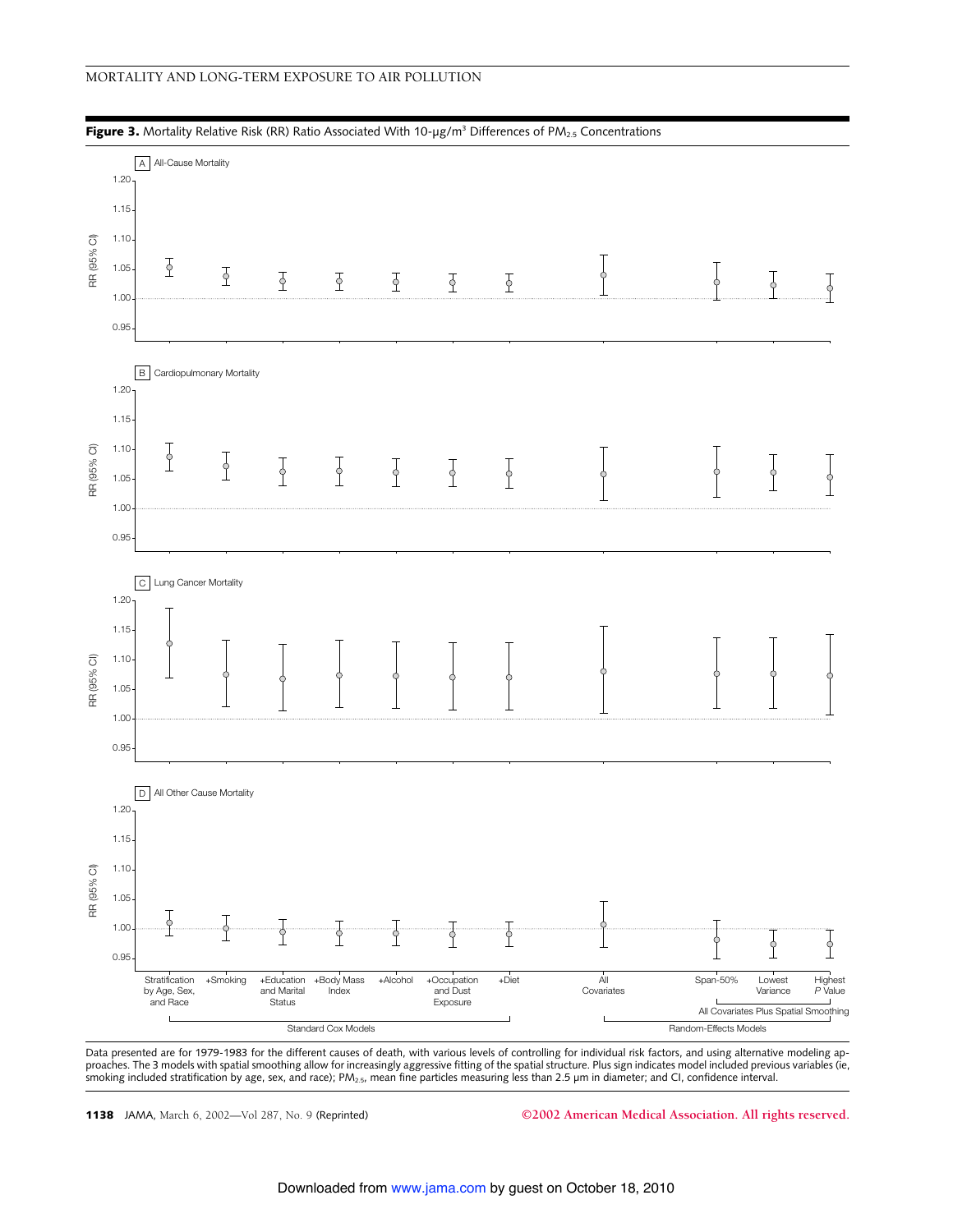risk factors (either individual or ecological). If these inadequately measured or modeled risk factors are also spatially correlated with air pollution, then biased pollution effects estimates may occur due to confounding. However, in this analysis, significant spatial autocorrelation was not observed after controlling for fine particulate air pollution and the various individual risk factors. Furthermore, to minimize any potential confounding bias, sensitivity analyses, which directly modeled spatial trends using nonparametric smoothing techniques, were conducted. A contribution of this analysis is that it included the incorporation of both random effects and nonparametric spatial smoothing components to the Cox proportional hazards model. Even after accounting for random effects across metropolitan areas and aggressively modeling a spatial structure that accounts for regional differences, the association between fine particulate air pollution and cardiopulmonary and lung cancer mortality persists.

Fourth, is mortality associated primarily with fine particulate air pollution or is mortality also associated with other measures of particulate air pollution, such as  $PM_{10}$ , total suspended particles, or with various gaseous pollutants? Elevated mortality risks were associated primarily with measures of fine particulate and sulfur oxide pollution. Coarse particles and gaseous pollutants, except for sulfur dioxide, were generally not significantly associated with elevated mortality risk.

Fifth, what is the shape of the concentration-response function? Within the range of pollution observed in this analysis, the concentration-response function appears to be monotonic and nearly linear. However, this does not preclude a leveling off (or even steepening) at much higher levels of air pollution.

Sixth, how large is the estimated mortality effect of exposure to fine particulate air pollution relative to other risk factors? A detailed description and interpretation of the many individual risk factors that are controlled for in the analysis goes well beyond the scope of



Data presented are for 1979-1983 for the different causes of death stratified by age, sex, education, and smoking status. PM<sub>2.5</sub> indicates mean fine particles measuring less than 2.5  $\mu$ m in diameter; CI, confidence interval.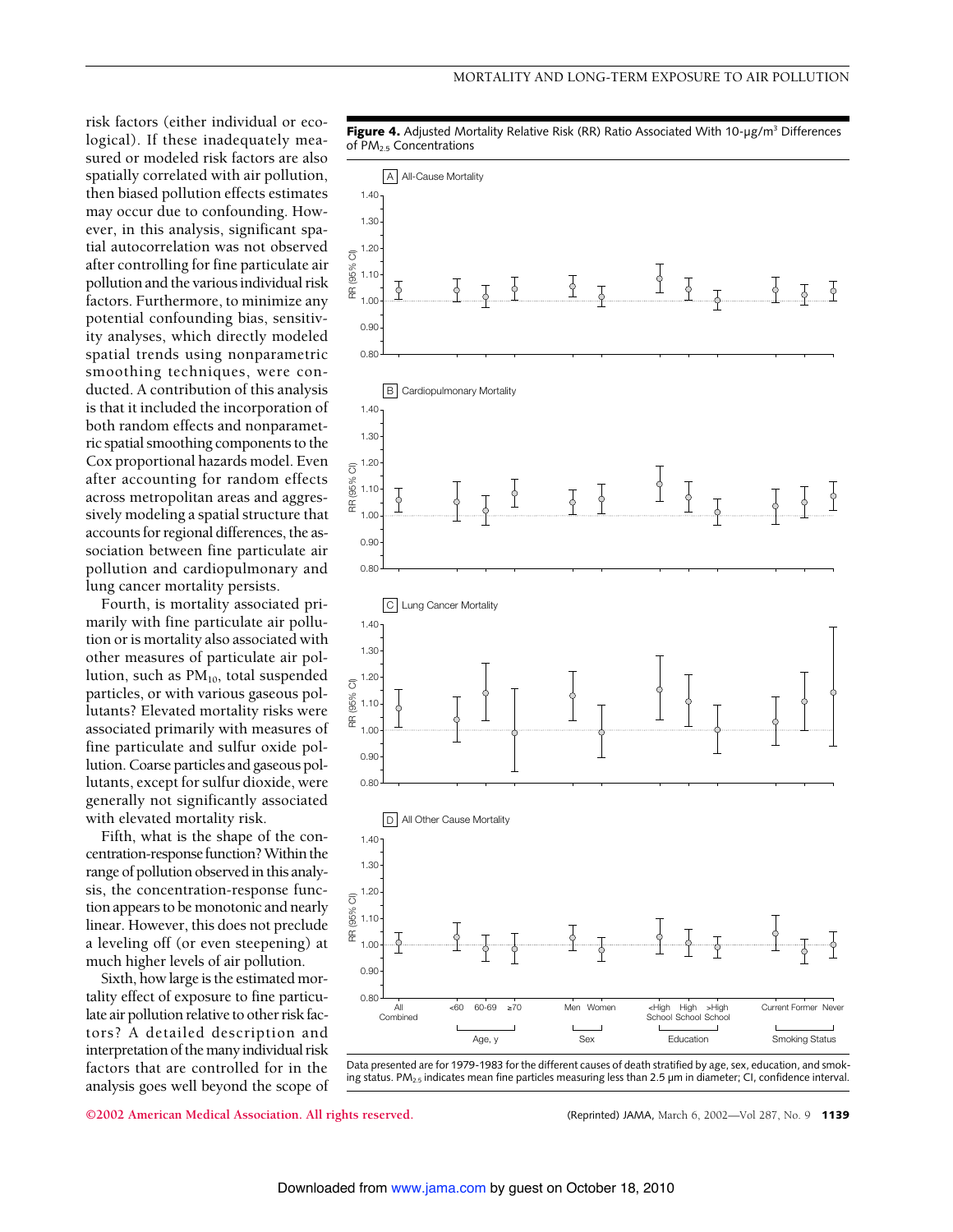

Figure 5. Adjusted Mortality Relative Risk (RR) Ratio Evaluated at Subject-Weighted Mean Concentrations

PM<sub>2.5</sub> indicates particles measuring less than 2.5 µm in diameter; PM<sub>10</sub>, particles measuring less than 10 µm in diameter; PM<sub>15</sub>, particles measuring less than 15 µm in diameter; PM<sub>15-2.5</sub>, particles measuring between 2.5 and 15 µm in diameter; and CI, confidence interval.